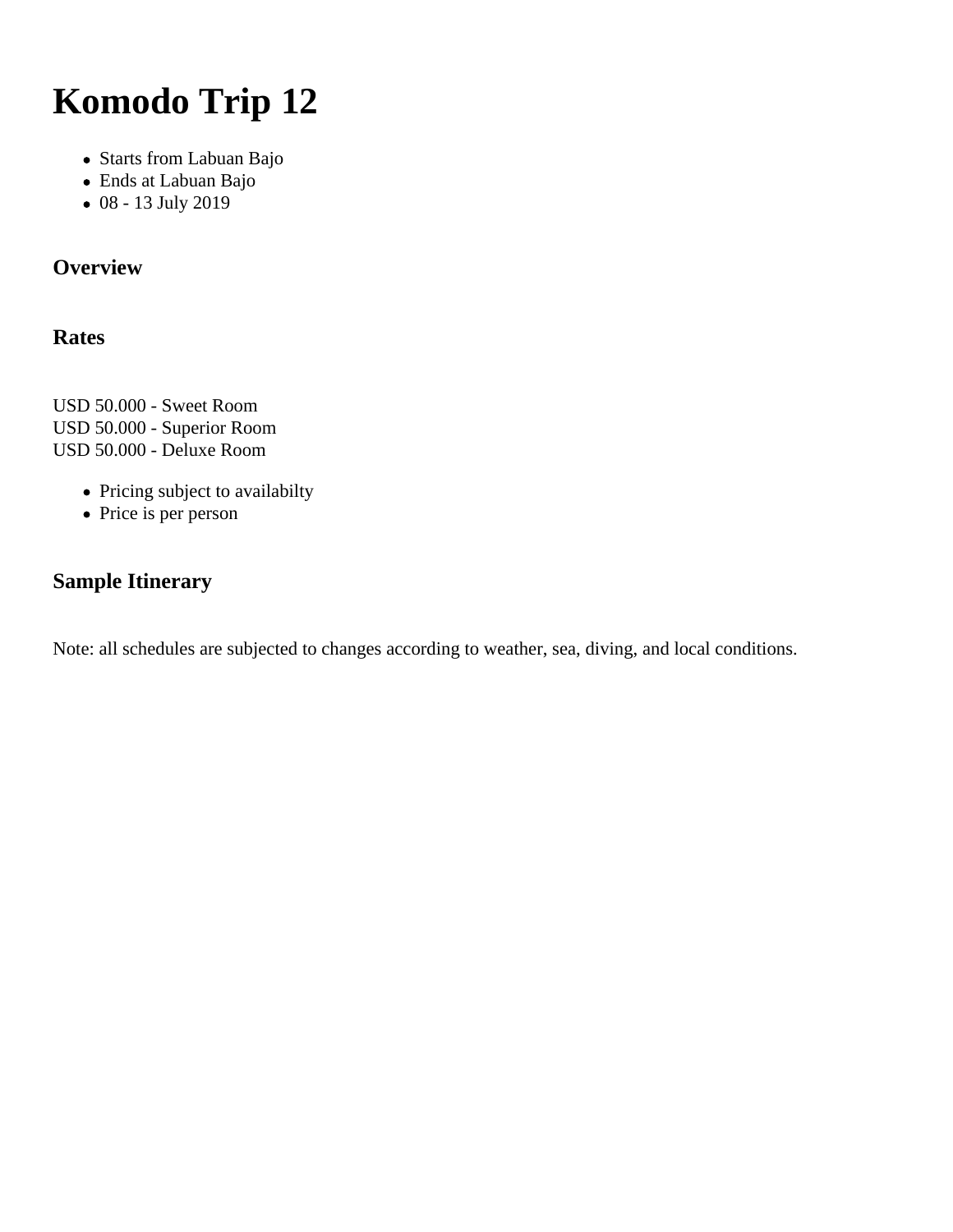| Day Trip    | <b>Many Dives</b>    | Remarks                                                                                                                                                                                                               |
|-------------|----------------------|-----------------------------------------------------------------------------------------------------------------------------------------------------------------------------------------------------------------------|
| $\bf Day 1$ | $ 1-2$ dives $(3pm)$ | Our staff will meet you on your<br>arrival at Komodo Airport or local<br>hotel and transfer you to Radhia<br>Nitya. Depending on arrival time,<br>we do check dive(s) at Bidadari and<br>night dive at Pulau Sebayor. |
| $\bf Day 2$ | 4 dives              | South Komodo: Manta Alley to fly<br>with Mantas, Cannibal Rock,<br>Torpedo Alley at Nusa Kode.                                                                                                                        |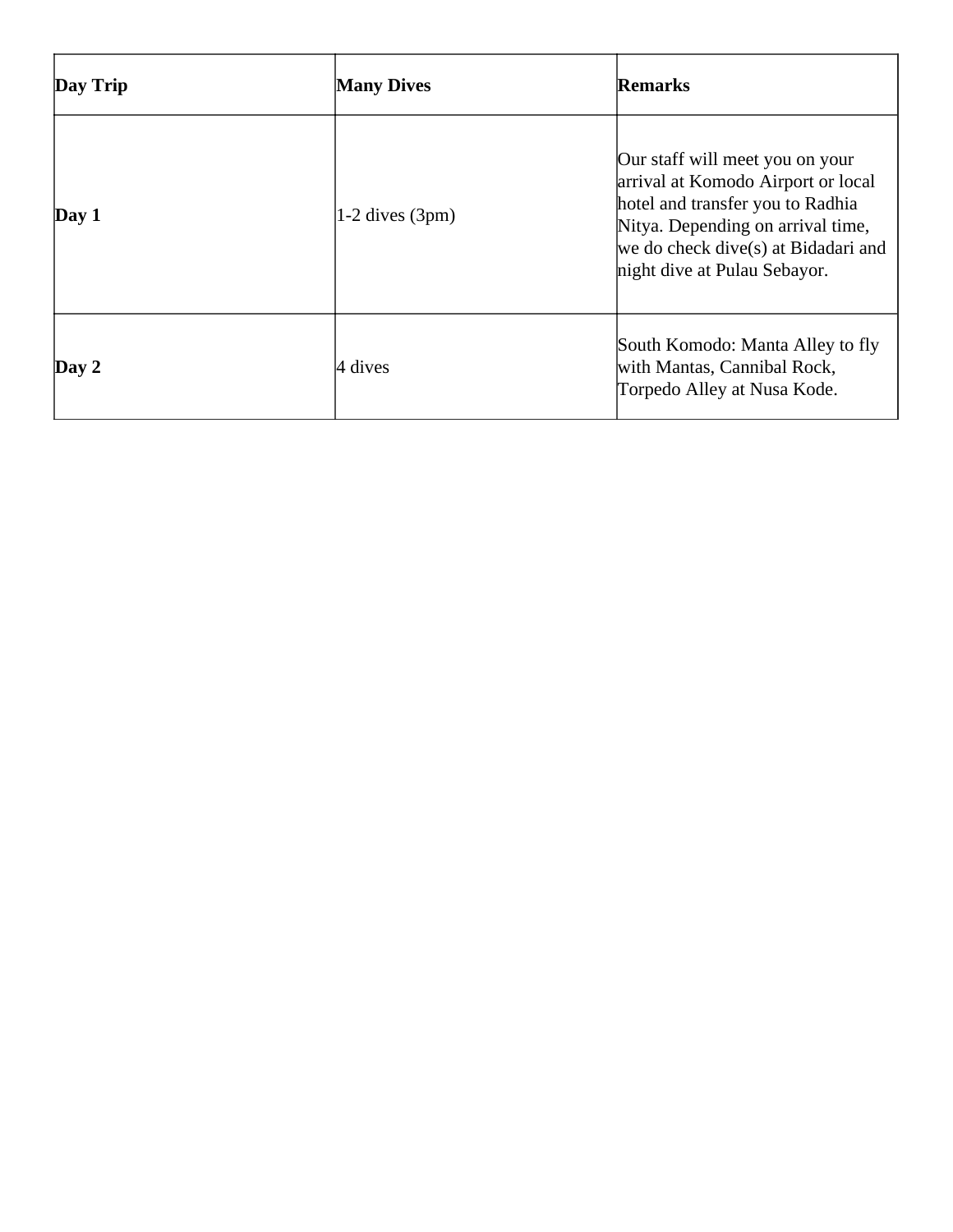| $\log 3$    | 4 dives                | North Komodo: Castle Rock,<br>Crystal Rock, and Shot Gun at Gili<br>Lawa Laut. Pinnacles, drift dives<br>full of action with hunting fish<br>(jacks $\&$ sharks).                                                                                                                                                                                                                                          |
|-------------|------------------------|------------------------------------------------------------------------------------------------------------------------------------------------------------------------------------------------------------------------------------------------------------------------------------------------------------------------------------------------------------------------------------------------------------|
| $\bf Day 4$ | 4 dives                | Ring of Fire: Diving around<br>Volcanic Islands and stunning<br>seamounts in search of<br>Hammerheads, encounter many sea<br>snakes, huge schools of fish, reef<br>sharks, tunas, and other pelagic<br>superstars.                                                                                                                                                                                         |
| $\bf Day 5$ | 4 dives                | North Komodo: Batu Balong and<br>Mantas on the Moon (Makassar<br>Reef)                                                                                                                                                                                                                                                                                                                                     |
| Day $6$     | 2 dives                | North Komodo: Siaba Bay plus<br>Mawan or Pengah. This followed<br>by a walk on the wide side in search<br>of Komodo Dragons, and trekking<br>on one of the local Islands. Then<br>we sail towards Labuan Bajo, where<br>you spend last night on Radhia<br>Nitya in Bajo Port. Plenty of time<br>to wash & dry equipment, rest $\&$<br>relaxation, and if need be, an early<br>flight on Trip Departure day |
| $\bf Day 7$ | $0$ dives $(5am-12pm)$ | Check out after light breakfast $\&$<br>farewells, we transfer to local hotel<br>or airport in time for Check-in $\&$<br>flight. Take your pre-booked flight<br>from Labuan Bajo to your<br>destination airport.                                                                                                                                                                                           |

Diving days : 5 days (16 dives)

# **Included**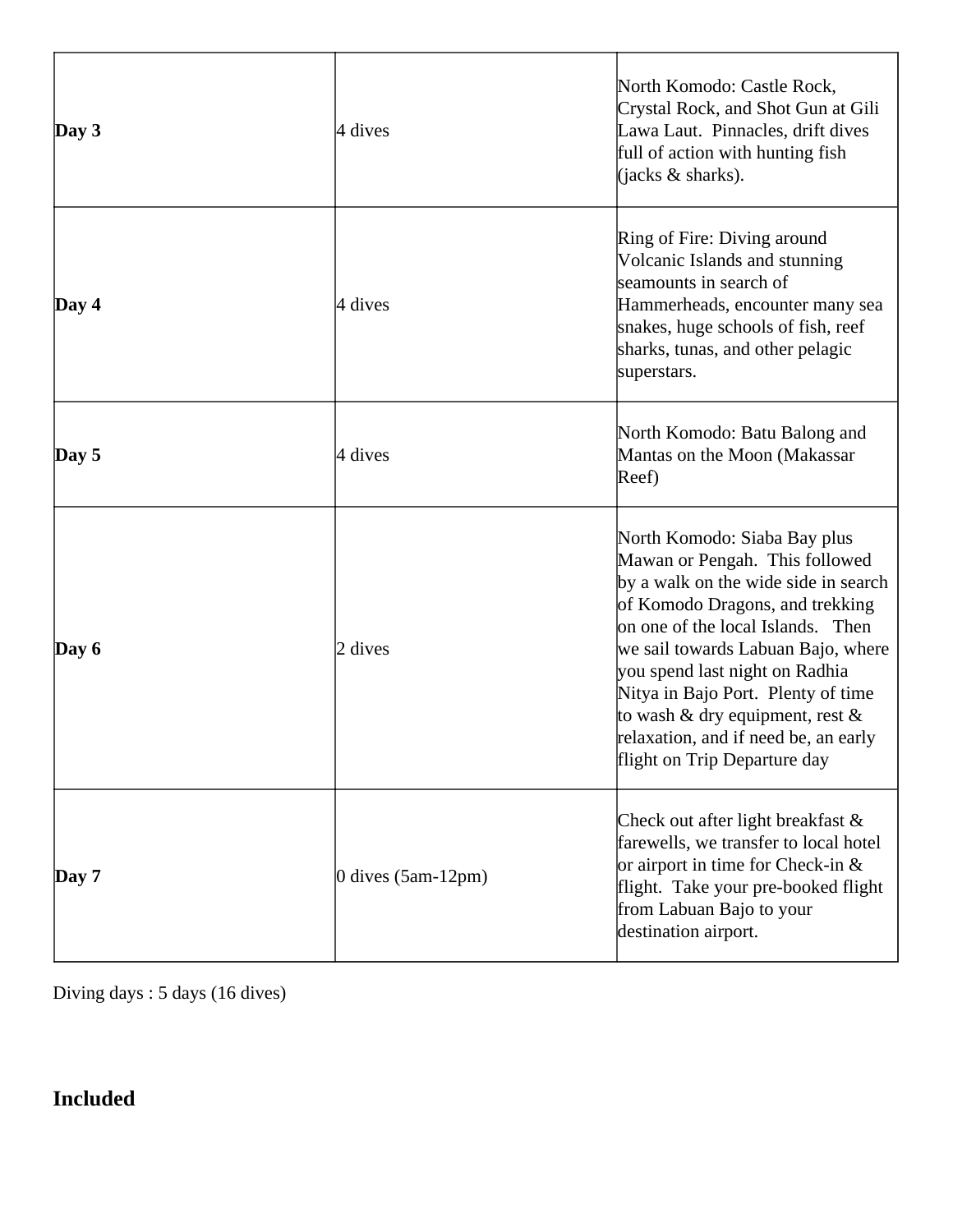- Round trip transfer local Hotel/Airport Boat
- All nights' accommodation on Boat
- All meals (Western & Indonesian) snacks, coffee, tea, soft drinks
- Towels, toiletries, & cabin services
- FOC replacement if equipment breakdown
- Warm towel & drink after every dive
- Regular air tanks, weights, belt, 5 dive guides (1x Instructor, 4x Dive Masters)

#### **Not Included**

- All flights & hotels stay
- Marine park & harbour fee
- Dive & travel insurance
- Laundry services
- Beer
- Satellite phone
- Diving Gear; dive computer, torch, 15L tank rental, BCD, regulator, wetsuit, fins mask.
- **Note**: Diving Gear Items priced per diving day and are subject to availability.
- **Note**: Exposure suits; 3mm shorty wetsuits available ONLY.

#### **Dive Site Information**

- Water temperature : 22-28 degrees Celsius
- Air temperature : 25-30 degrees Celsius
- Visibility : 10-30 meters
- Currents : medium to strong
- Level : intermediate to advanced
- Best timeto dive : April to August

# **Reminder: Please Read These Before Booking**

#### **Domestic Flights**

- Please book before confirming your International flights to ensure you make your connection to & from Ambon.
- We advise you to stay a night in a local hotel before the flight next day.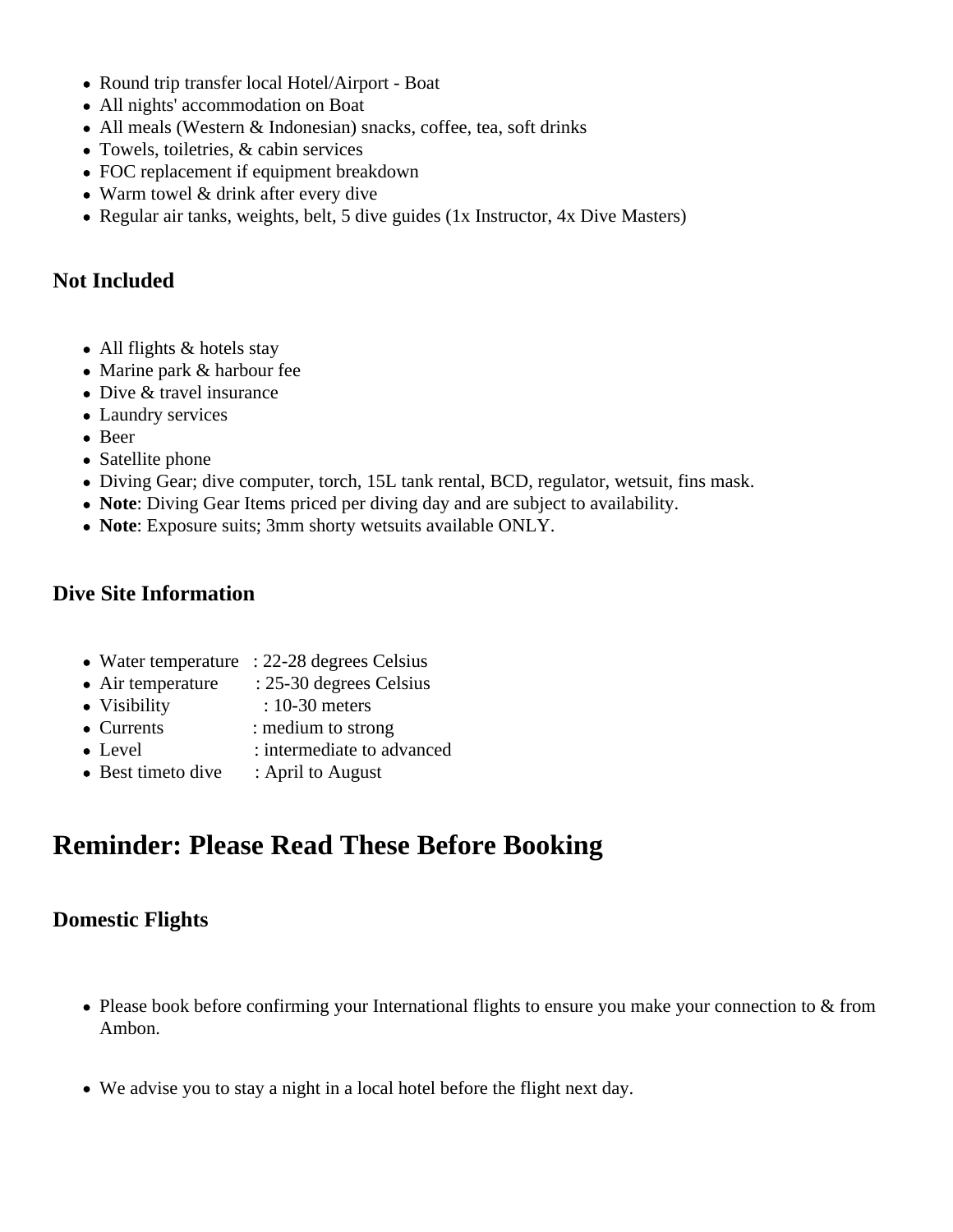Most Domestic airlines do not allow non-Indo credit card online payments. If booked with credit card please ensure the card is with you upon Check In or have an official Airline form filled in & signed by card holder authorizing the use of.

### **Health & Insurance**

- Dive Insurance: compulsory for this trip. We also strongly advise you get adequate travel insurance. Please check your travel insurance policy for your diving needs.
- Dive Computer: compulsory on this trip. We have rentals onboard if you do not have.
- Follow Safe Diving Practices at ALL times plus No Deco Diving and No Solo Diving.
- Travel Insurance; please note: we cannot be held accountable for airline flight changes, delays, or cancellations. We strongly advise you take out adequate insurance to cover such eventualities.
- Malaria Zone: note that in this part of Indonesia we advise you take the proper precautions against malaria. The following anti-malaria drugs are considered safe with diving: Doxycycline or malarone. Mefloquine (Lariam) is NOT recommended with diving. Good preventative measures include DEET and long armed/legged clothing in evenings. If unsure consult with a diving doctor.

#### **Travel Documents**